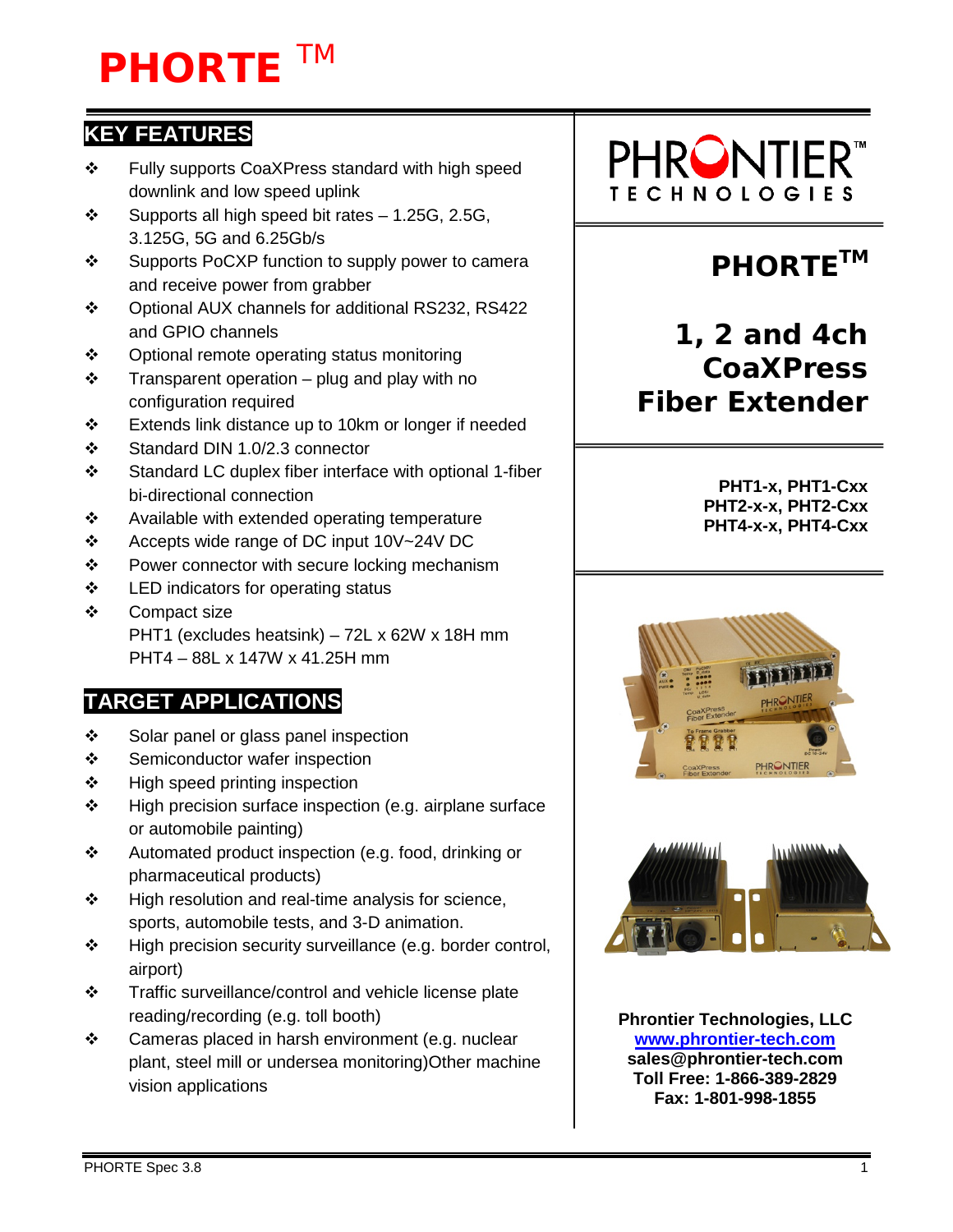### **TYPICAL SET UP DIAGRAM**

#### **PHT1 with 1ch CXP system**



#### **PHT2 with 2ch CXP system**

(Drawing shows optical ports for AUX options)



CoaXPress Camera cables

- 
- CoaXPress **PHORTE-CM** 3x LC Simplex Fiber Cable PHORTE-FG (Up to 10km)

CoaXPress Frame Grabber CoaXPress cables

#### **PHT2 with 2x 1ch CXP system**

(Drawing shows optical ports for AUX options)

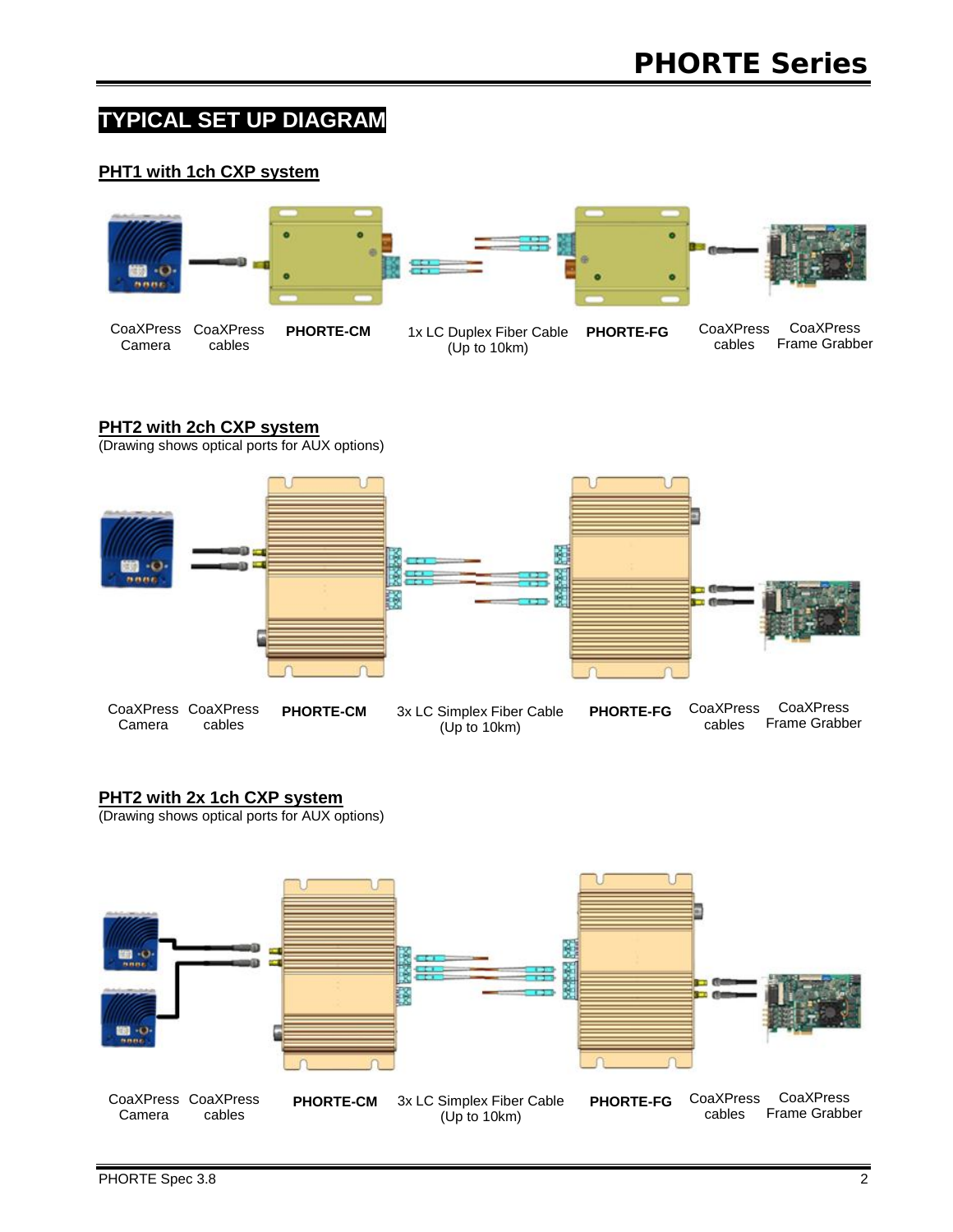#### **PHT4 with 4ch CXP system**

(Drawing shows optical ports for AUX options)



#### **PHT4 with 2x 2ch CXP system**

(Drawing shows optical ports for AUX options)



#### **PHT4 with 4x 1ch CXP system**

(Drawing shows I/O ports for AUX options)

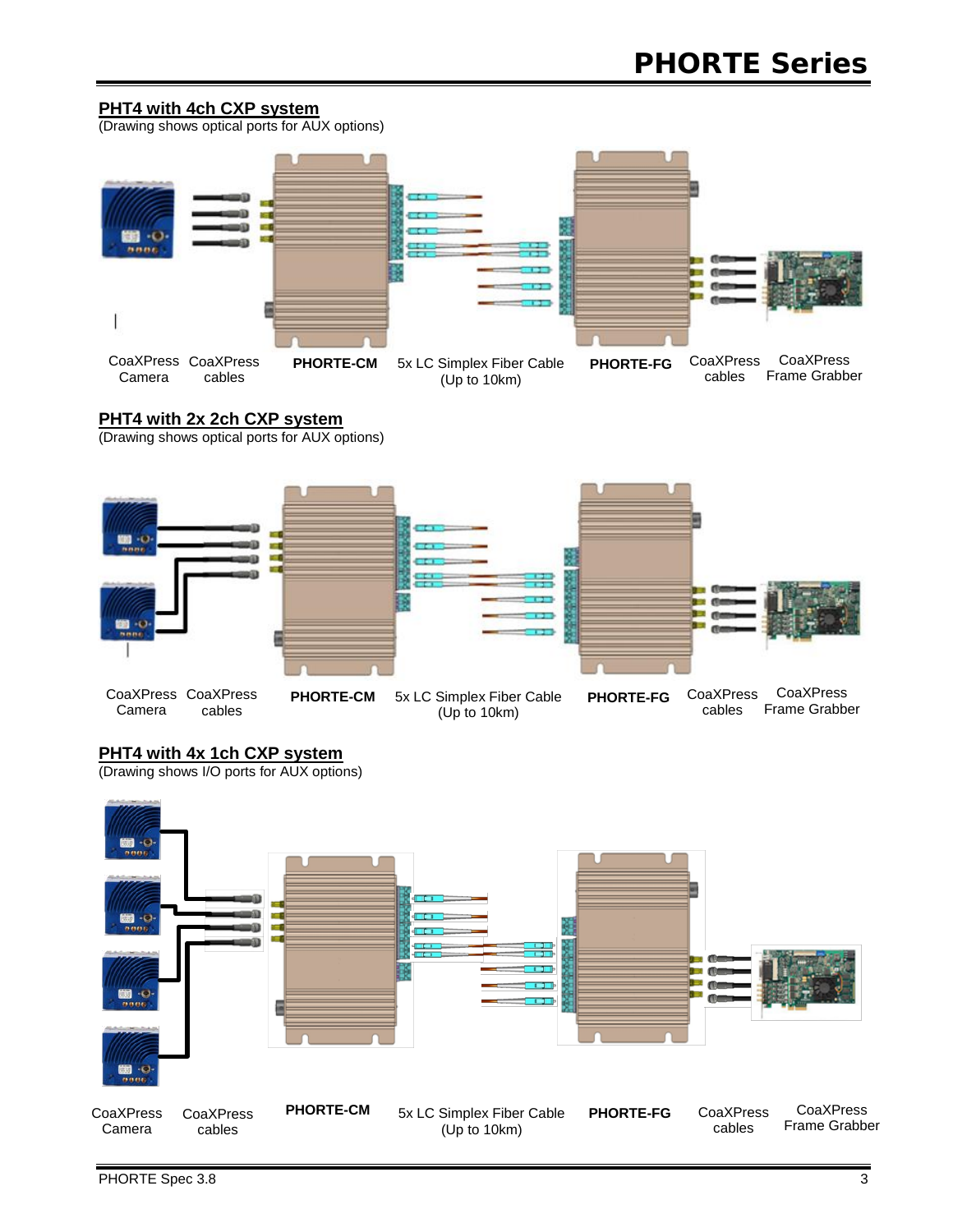### **PHT1 TECHNICAL SPECIFICATIONS**

#### **General Specification – PHT1**

| Storage Temperature                                  |         | $-40 \sim 85 \degree C$                                |  |
|------------------------------------------------------|---------|--------------------------------------------------------|--|
| <b>Operating Temperature Without</b>                 | Ambient | $0 - 45 °C$                                            |  |
| PoCXP, With 11mm Heatsink                            | Case    | $0 - 60^{\circ}C$                                      |  |
| <b>Extended Operating Temperature</b>                | Ambient | $-40 \sim 55^{\circ}C$                                 |  |
| Without PoCXP, With 11 mm heatsink                   | Case    | $-40 \sim 75^{\circ}C$                                 |  |
| <b>Operating Humidity</b>                            |         | $20 \sim 80\%$ (non-condensing)                        |  |
| Input Voltage                                        |         | DC $10 - 24$ V                                         |  |
| Typical Supply Current Per Module @24V <sup>*1</sup> |         | 0.13A                                                  |  |
| Typical Power Consumption Per Module <sup>*1</sup>   |         | 3.2W                                                   |  |
| Power Connector on Module                            |         | Binder 09-0982-00-04                                   |  |
| Approx. Weight (each module)                         |         | 67 gram without heatsink<br>93 gram with 11mm heatsink |  |

 $^1$  Measurements are done with PHT1-M @ 25C

#### **CoaXPress Interface – PHT1**

| Downlink Data Rate          | CXP-1, CXP-2, CXP-3, CXP-5, CXP-6 |
|-----------------------------|-----------------------------------|
| Uplink Data Rate            | $20.83$ Mb/s                      |
| Connector                   | DIN1.0/2.3                        |
| <b>PoCXP Output Voltage</b> | 24 V                              |
| <b>PoCXP Supply Power</b>   | 17W/Ch                            |

#### **Optical Interface – PHT1**

|                                           | PHT1-M      | PHT1-S      | PHT1-B                         | PHT1-Cxx  |
|-------------------------------------------|-------------|-------------|--------------------------------|-----------|
| <b>Operating Wavelength</b>               | 850nm       | 1310nm      | CM Tx: 1270nm<br>FG Tx: 1330nm | CWDM grid |
| Min Optical Tx Output Power <sup>*2</sup> | $-5$ dBm    | $-8.2$ dBm  | $-6.5$ dBm                     | $-4$ dBm  |
| Min Optical Rx Power <sup>*2</sup>        | $-11.1$ dBm | $-12.6$ dBm | $-12$ dBm                      | $-15$ dBm |
| Max Optical Rx Input                      | $0.5$ dBm   | $0.5$ dBm   | $0.5$ dBm                      | $0.5$ dBm |
| <b>Connector Type</b>                     | LC duplex   | LC duplex   | LC simplex                     | LC duplex |
| Fiber Type                                | <b>MM</b>   | <b>SM</b>   | <b>SM</b>                      | <b>SM</b> |

<sup>\*2</sup> More optical power options are available upon requests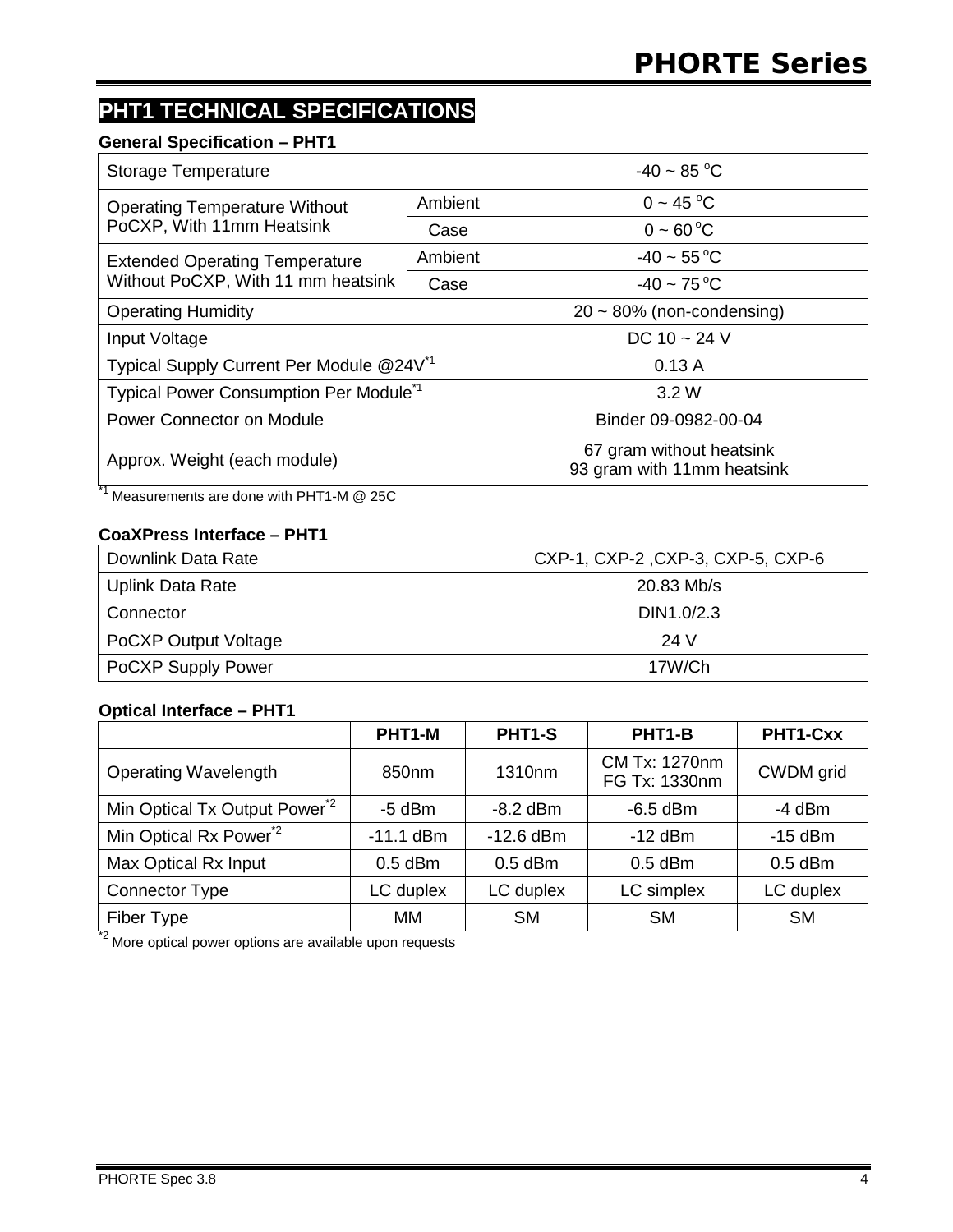### **PHT2 and PHT4 TECHNICAL SPECIFICATIONS**

#### **General Specification – PHT2 and PHT4**

| <b>Storage Temperature</b>                  |                  | $-40 \sim 85$ °C                |
|---------------------------------------------|------------------|---------------------------------|
| <b>Operating Temperature Without</b>        | Ambient          | $0 \sim 55 °C$                  |
| PoCXP                                       | Case             | $0 - 65^{\circ}C$               |
| Extended Operating Temperature <sup>3</sup> | Ambient          | $-40 \sim 70^{\circ}C$          |
| <b>Without PoCXP</b>                        | Case             | $-40 \sim 80^{\circ}C$          |
| <b>Operating Humidity</b>                   |                  | $20 \sim 80\%$ (non-condensing) |
| Input Voltage                               |                  | DC $10 - 24$ V                  |
| <b>Typical Power Consumption Per</b>        | PHT <sub>2</sub> | 3.6W for CM, 3.5W for FG        |
| $M_{\rm o}$ dule <sup>*4</sup>              | PHT <sub>4</sub> | 5W for CM, 5W for FG            |
| Power Connector on Module                   |                  | Binder 09-0982-00-04            |
| Approx. Weight (each module)                |                  | 365 gram                        |

 $^{*3}$  For PHT1-Cxx, the extended ambient temperature range is -20 ~ 60C and the extended case temperature is -20 ~ 70C \*4 Measurements are done with PHT2-M and PHT4-M @ 25C

#### **CoaXPress Interface – PHT2 and PHT4**

| Downlink Data Rate        | CXP-1, CXP-2, CXP-3, CXP-5, CXP-6 |
|---------------------------|-----------------------------------|
| Uplink Data Rate          | $20.83$ Mb/s                      |
| Connector                 | DIN1.0/2.3                        |
| PoCXP Output Voltage      | 24 V                              |
| <b>PoCXP Supply Power</b> | 17W/Ch                            |

#### **Optical Interface for CXP channels – PHT2**

|                                        | PHT2-M      | PHT2-S             | PHT2-B                                                               | PHT2-Cxx  |
|----------------------------------------|-------------|--------------------|----------------------------------------------------------------------|-----------|
| Operating<br>Wavelength <sup>*5</sup>  | 850nm       | 1310 <sub>nm</sub> | CM Ch1 Tx: 1270nm<br>FG Ch1 Tx: 1330nm<br>Ch <sub>2</sub> Tx: 1310nm | CWDM grid |
| Min Optical Tx<br>Output <sup>*6</sup> | $-5$ dBm    | $-8.2$ dBm         | $-6.5$ dBm                                                           | $-4$ dBm  |
| Min Optical Rx Input                   | $-11.1$ dBm | $-12.6$ dBm        | $-12$ dBm                                                            | $-15$ dBm |
| Max Optical Rx Input                   | $0.5$ dBm   | $0.5$ dBm          | $0.5$ dBm                                                            | $0.5$ dBm |
| <b>Connector Type</b>                  | LC simplex  | LC simplex         | LC simplex                                                           | LC duplex |
| <b>Fiber Counts</b>                    | 3           | 3                  | 2                                                                    | 3         |
| Fiber Type                             | MM          | <b>SM</b>          | <b>SM</b>                                                            | <b>SM</b> |

#### **Optical Interface for CXP channels – PHT4**

|                                       | PHT4-M            | <b>PHT4-S</b> | PHT4-B                                                       | PHT4-Cxx  |
|---------------------------------------|-------------------|---------------|--------------------------------------------------------------|-----------|
| Operating<br>Wavelength <sup>*5</sup> | 850 <sub>nm</sub> | 1310nm        | CM Ch1 Tx: 1270nm<br>FG Ch1 Tx: 1330nm<br>Ch2,3,4 Tx: 1310nm | CWDM grid |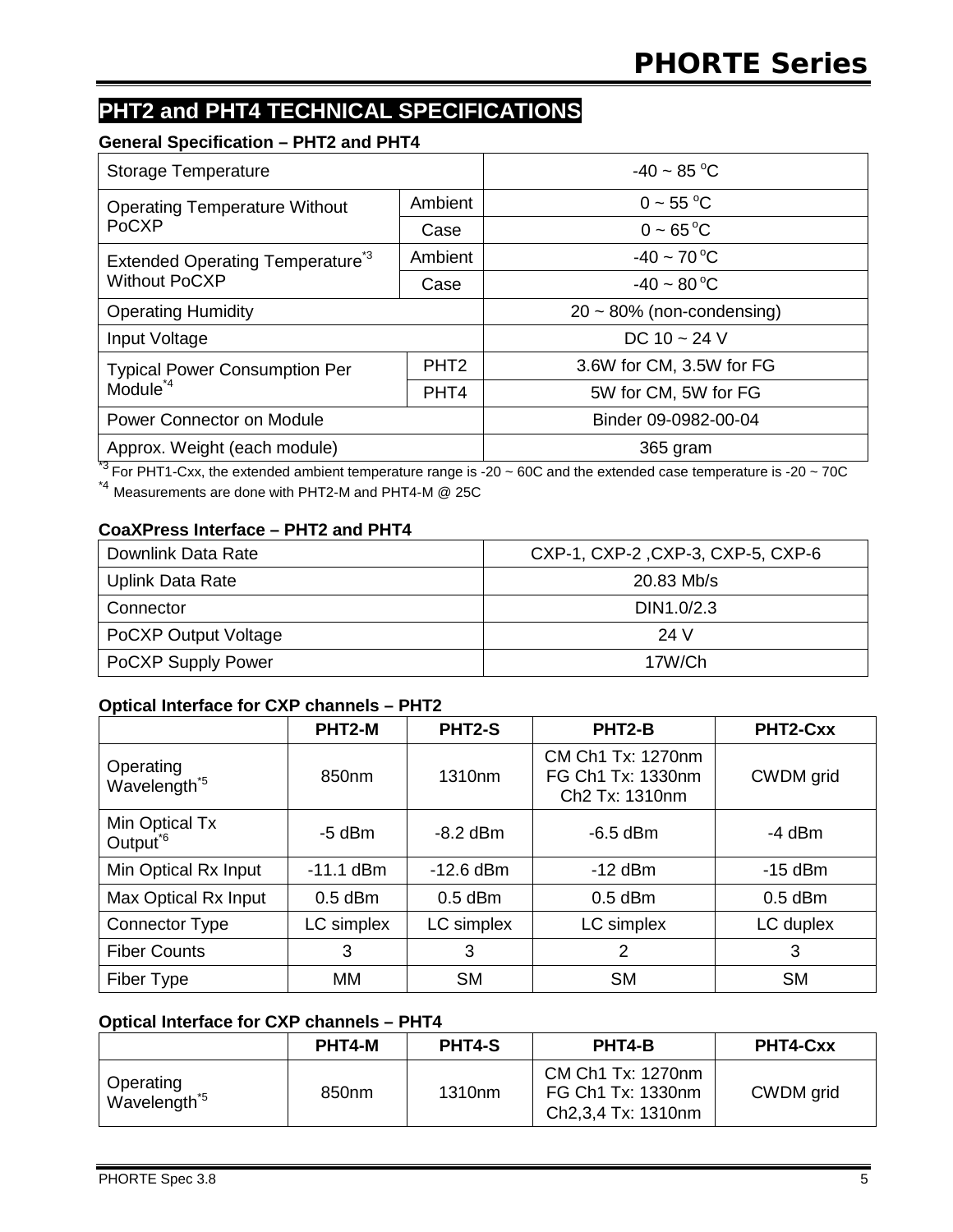# **PHORTE Series**

| Min Optical Tx<br>Output <sup>*6</sup> | $-5$ dBm    | $-8.2$ dBm  | $-6.5$ dBm | $-4$ dBm  |
|----------------------------------------|-------------|-------------|------------|-----------|
| Min Optical Rx Input                   | $-11.1$ dBm | $-12.6$ dBm | $-12$ dBm  | $-15$ dBm |
| Max Optical Rx Input                   | $0.5$ dBm   | $0.5$ dBm   | $0.5$ dBm  | $0.5$ dBm |
| <b>Connector Type</b>                  | LC simplex  | LC simplex  | LC simplex | LC duplex |
| <b>Fiber Counts</b>                    | 5           | 5           | 4          | 5         |
| Fiber Type                             | <b>MM</b>   | <b>SM</b>   | <b>SM</b>  | <b>SM</b> |

**F**<sub>5</sub> CWDM options are available in the ordering information

\*6 More optical power options are available upon requests

#### **Optical Interface for optional AUX channel – PHT2 and PHT4**

|                             | PHTx-M-A      | <b>PHTx-S-A</b>    | PHTx-B-B                       |
|-----------------------------|---------------|--------------------|--------------------------------|
| <b>Operating Wavelength</b> | 850nm         | 1310 <sub>nm</sub> | CM Tx: 1310nm<br>FG Tx: 1550nm |
| Min Optical Tx Output       | $-9$ dBm      | $-3$ dBm           | -3 dBm                         |
| Min Optical Rx Input        | $-17$ dBm     | $-20$ dBm          | $-20$ dBm                      |
| Max Optical Rx Input        | $0.5$ dBm     | $0.5$ dBm          | $0.5$ dBm                      |
| <b>Connector Type</b>       | LC duplex     | LC duplex          | LC simplex                     |
| <b>Fiber Counts</b>         | $\mathcal{P}$ | 2                  |                                |
| Fiber Type                  | MM            | <b>SM</b>          | <b>SM</b>                      |

### **PHT1-x MECHANICAL INFORMATION (mm [inch])**

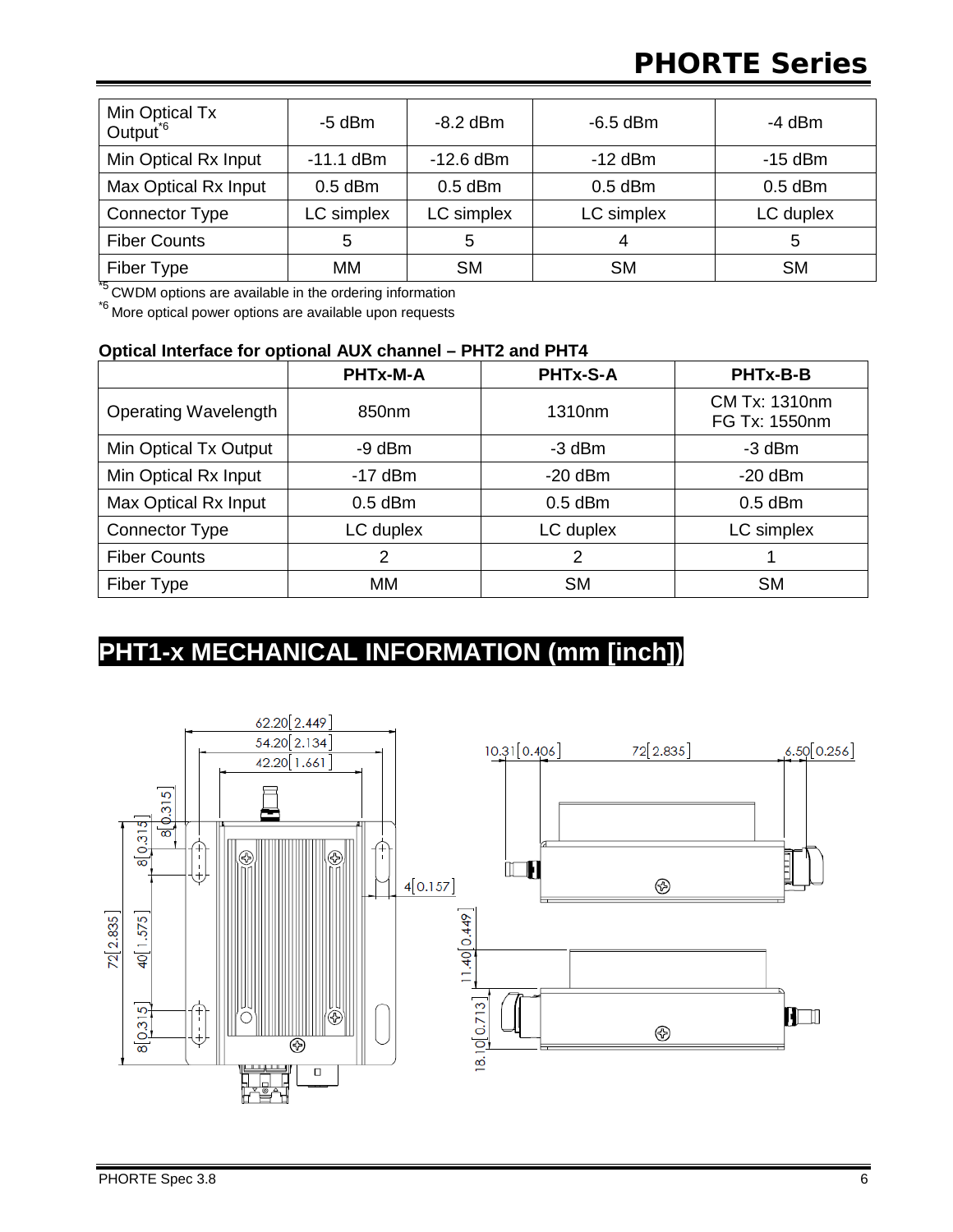### **PHT2-x-x MECHANICAL INFORMATION (mm)**

(Drawing shows I/O ports for AUX options)



### **PHT4-x-x MECHANICAL INFORMATION (mm)**

(Drawing shows I/O ports for AUX options)



### **ORDERING INFORMATION**

#### **PHT1 Standard models**

| Model # | <b>Fiber Type &amp; Estimated Link</b><br>Distance * |                 | <b>Fiber</b><br>count | <b>Items Provided</b> |
|---------|------------------------------------------------------|-----------------|-----------------------|-----------------------|
|         | OM <sub>2</sub> MM                                   | 80 m (250 ft)   |                       | 1x PHORTE-CM          |
| PHT1-M  | OM3 MM                                               | 300 m (1000 ft) | $\overline{2}$        | 1x PHORTE-FG          |
|         | OM4 MM                                               | 400 m (1300 ft) | 2                     |                       |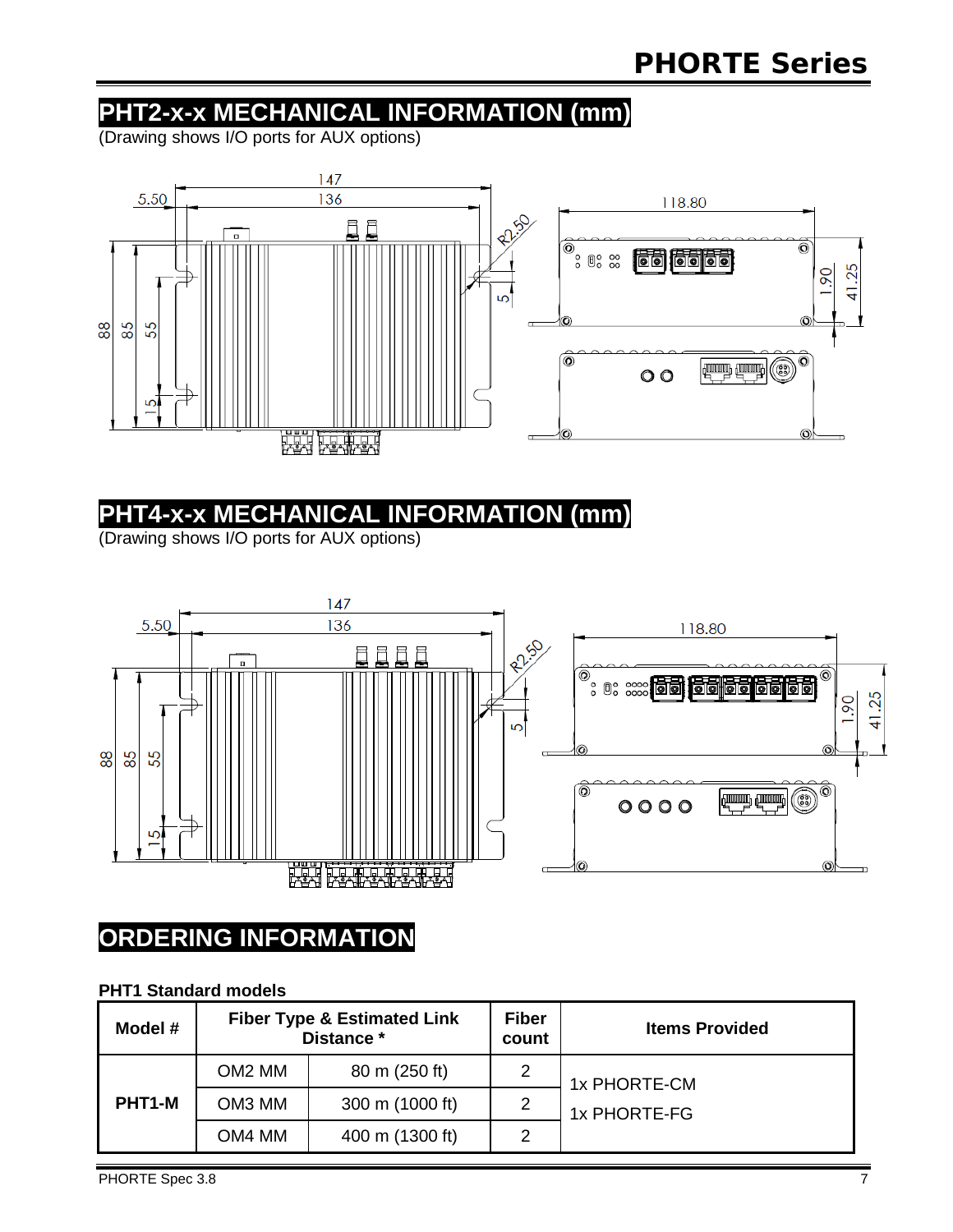# **PHORTE Series**

| <b>PHT1-S</b>                                        | <b>SM</b>                  | 10 km (6.25 mile)   | 1x 24W, DC 24V international wall |
|------------------------------------------------------|----------------------------|---------------------|-----------------------------------|
| <b>SM</b><br>10 km (6.25 mile)<br>PHT <sub>1-B</sub> |                            | mount AC/DC adapter |                                   |
|                                                      | (fiber cable not included) |                     |                                   |

\* Distance depending on fiber type and system design. Extra optical losses in the system will reduce the transmission distance. Longer link distance is available upon request.

#### **PHT1 Temperature and Heatsink options**

| Model #        | <b>Options</b>                           |
|----------------|------------------------------------------|
| Standard #-T   | <b>Extended temperature</b>              |
| Standard #-L   | Large heatsink (22.9mm height)           |
| Standard #-T-L | Extended temperature with large heatsink |

#### **PHT1 CWDM models** (users need to specify wavelengths for CM and FG modules)

| Model #                          | <b>Fiber Type</b> | <b>Optical</b><br><b>Wavelengths</b>                                                                                                                                                                                                                                                                                                                                                                         | <b>Items Provided</b>                                                                                                   |
|----------------------------------|-------------------|--------------------------------------------------------------------------------------------------------------------------------------------------------------------------------------------------------------------------------------------------------------------------------------------------------------------------------------------------------------------------------------------------------------|-------------------------------------------------------------------------------------------------------------------------|
| PHT1-Cxx-CM<br>or<br>PHT1-Cxx-FG | <b>SM</b>         | $xx=27$ for 1270 nm<br>xx=29 for 1290 nm<br>$xx=31$ for 1310 nm<br>$xx=33$ for 1330 nm<br>$xx=35$ for 1350 nm<br>xx=37 for 1370 nm<br>$xx=39$ for 1390 nm<br>$xx=41$ for 1410 nm<br>$xx=43$ for 1430 nm<br>xx=45 for 1450 nm<br>$xx=47$ for 1470 nm<br>$xx=49$ for 1490 nm<br>$xx=51$ for 1510 nm<br>xx=53 for 1530 nm<br>xx=55 for 1550 nm<br>xx=57 for 1570 nm<br>xx=59 for 1590 nm<br>$xx=61$ for 1610 nm | 1x PHORTE-CM<br>1x PHORTE-FG<br>1x 24W, DC 24V international wall<br>mount AC/DC adapters<br>(fiber cable not included) |

#### **PHT2 Standard models**

| Model # | <b>Fiber Type &amp; Estimated Link</b><br>Distance * |                   | <b>Fiber</b><br>count | <b>Items Provided</b>             |
|---------|------------------------------------------------------|-------------------|-----------------------|-----------------------------------|
|         | OM <sub>2</sub> MM                                   | 80 m (250 ft)     | 3                     | 1x PHORTE-CM                      |
| PHT2-M  | OM <sub>3</sub> MM                                   | 300 m (1000 ft)   | 3                     | 1x PHORTE-FG                      |
|         | OM4 MM                                               | 400 m (1300 ft)   | 3                     | 1x 24W, DC 24V international wall |
| PHT2-S  | <b>SM</b>                                            | 10 km (6.25 mile) | 3                     |                                   |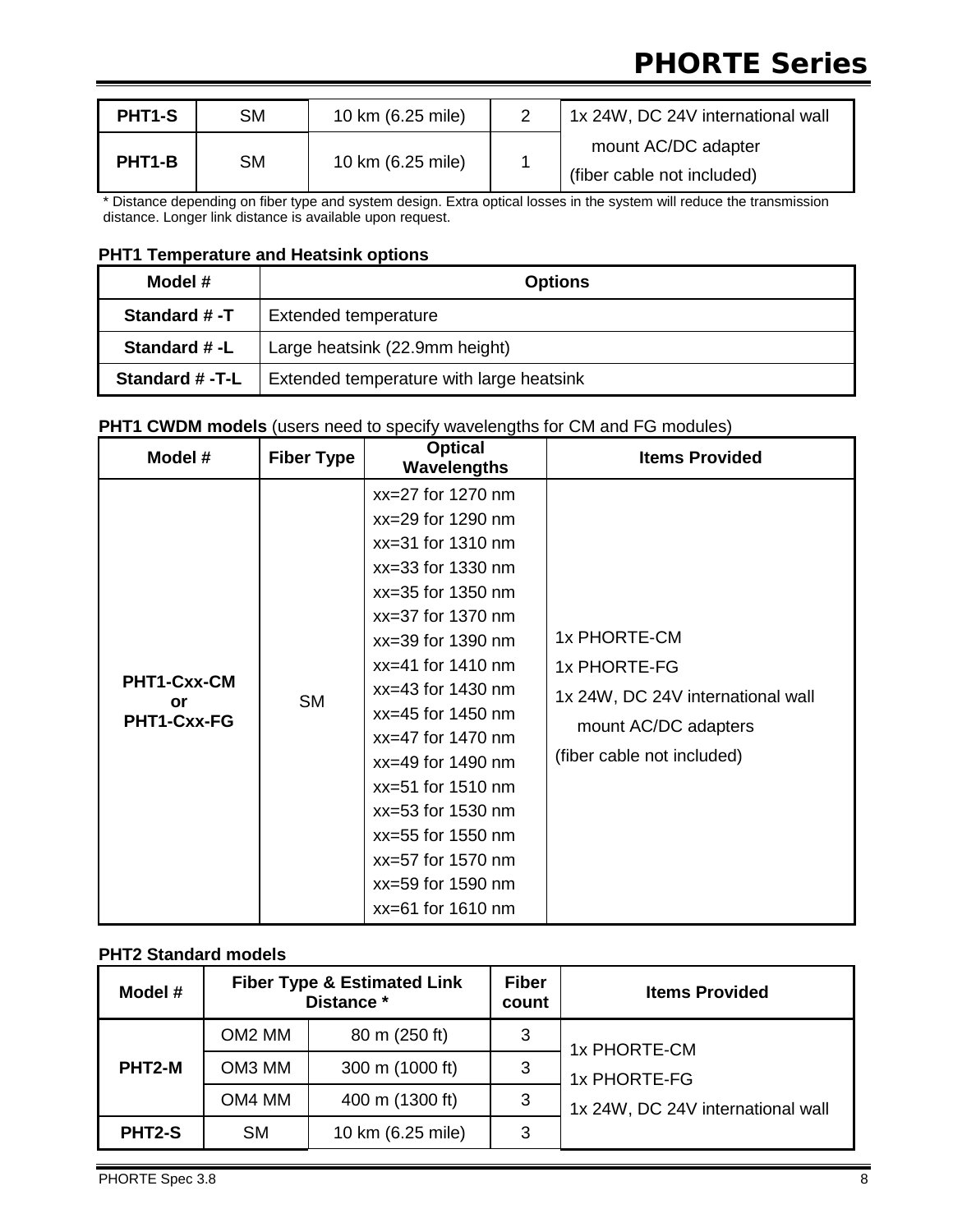# **PHORTE Series**

| PHT2-B | SM | 10 km (6.25 mile) |  | mount AC/DC adapter        |
|--------|----|-------------------|--|----------------------------|
|        |    |                   |  | (fiber cable not included) |

\* Distance depending on fiber type and system design. Extra optical losses in the system will reduce the transmission distance. Longer link distance is available upon request.

#### **PHT2 Standard models + AUX option**

| Model #  | <b>Fiber Type &amp; Estimated Link</b><br>Distance * |                   | <b>Fiber</b><br>count | <b>Items Provided</b>             |
|----------|------------------------------------------------------|-------------------|-----------------------|-----------------------------------|
|          | OM <sub>2</sub> MM                                   | 80 m (250 ft)     | 5                     | 1x PHORTE-CM                      |
| PHT2-M-A | OM3 MM                                               | 300 m (1000 ft)   | 5                     | 1x PHORTE-FG                      |
|          | OM4 MM                                               | 400 m (1300 ft)   | 5                     | 1x 24W, DC 24V international wall |
| PHT2-S-A | <b>SM</b>                                            | 10 km (6.25 mile) | 5                     | mount AC/DC adapter               |
| PHT2-B-B | <b>SM</b>                                            | 10 km (6.25 mile) | 3                     | (fiber cable not included)        |

#### **PHT4 Standard models**

| Model # | <b>Fiber Type &amp; Estimated Link</b><br>Distance * |                   | <b>Fiber</b><br>count | <b>Items Provided</b>             |
|---------|------------------------------------------------------|-------------------|-----------------------|-----------------------------------|
|         | OM <sub>2</sub> MM                                   | 80 m (250 ft)     | 5                     | 1x PHORTE-CM                      |
| PHT4-M  | OM3 MM                                               | 300 m (1000 ft)   | 5                     | 1x PHORTE-FG                      |
|         | OM4 MM                                               | 400 m (1300 ft)   | 5                     | 1x 24W, DC 24V international wall |
| PHT4-S  | <b>SM</b>                                            | 10 km (6.25 mile) | 5                     | mount AC/DC adapter               |
| PHT4-B  | <b>SM</b>                                            | 10 km (6.25 mile) | 4                     | (fiber cable not included)        |

\* Distance depending on fiber type and system design. Extra optical losses in the system will reduce the transmission distance. Longer link distance is available upon request.

#### **PHT4 Standard models + AUX option**

| Model #  | <b>Fiber Type &amp; Estimated Link</b><br>Distance * |                   | <b>Fiber</b><br>count | <b>Items Provided</b>             |
|----------|------------------------------------------------------|-------------------|-----------------------|-----------------------------------|
|          | OM <sub>2</sub> MM                                   | 80 m (250 ft)     |                       | 1x PHORTE-CM                      |
| PHT4-M-A | OM3 MM                                               | 300 m (1000 ft)   | 7                     | 1x PHORTE-FG                      |
|          | OM4 MM                                               | 400 m (1300 ft)   |                       | 1x 24W, DC 24V international wall |
| PHT4-S-A | <b>SM</b>                                            | 10 km (6.25 mile) | 7                     | mount AC/DC adapter               |
| PHT4-B-B | <b>SM</b>                                            | 10 km (6.25 mile) | 5                     | (fiber cable not included)        |

#### **PHT2 and PHT4 Temperature option**

| Model #      | <b>Options</b>                                    |  |
|--------------|---------------------------------------------------|--|
| Standard #-T | Extended temperature (ex: PHT4-M-T or PHT4-S-A-T) |  |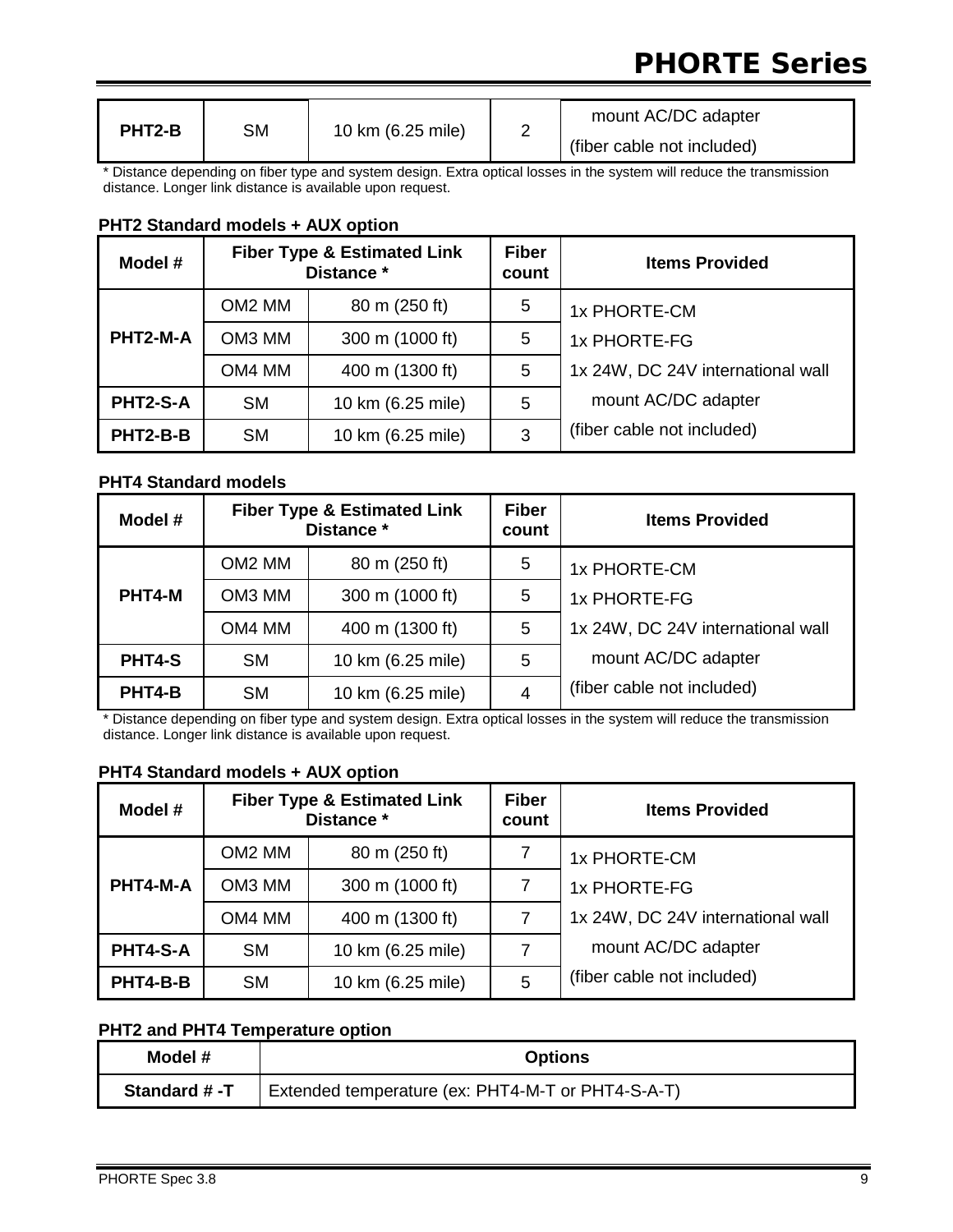**PHT2 and PHT4 CWDM models** (users need to specify 3 wavelengths for PHT2 and 5 wavelengths for PHT4 in the order of Ch1, Ch2, Ch3, Ch4 and the uplink channel. For example: PHT4-C27-29-31- 33-55 will have Ch1=1270nm, Ch2=1290nm, Ch3=1310nm, CH4=1330nm, uplink=1550nm), CWDM Mux/DeMux modules are not included in our products



| Model #                                          | <b>Fiber Type</b> | <b>Optical</b><br>Wavelengths                                                                                                                                                                                                                                                                                                                                                                                | <b>Items Provided</b>                                                                                                   |
|--------------------------------------------------|-------------------|--------------------------------------------------------------------------------------------------------------------------------------------------------------------------------------------------------------------------------------------------------------------------------------------------------------------------------------------------------------------------------------------------------------|-------------------------------------------------------------------------------------------------------------------------|
| PHT2-Cxx-xx-xx<br>or<br>PHT4-Cxx-xx-xx-<br>XX-XX | <b>SM</b>         | xx=27 for 1270 nm<br>xx=29 for 1290 nm<br>$xx=31$ for 1310 nm<br>$xx=33$ for 1330 nm<br>$xx=35$ for 1350 nm<br>$xx=37$ for 1370 nm<br>$xx=39$ for 1390 nm<br>$xx=41$ for 1410 nm<br>$xx=43$ for 1430 nm<br>$xx=45$ for 1450 nm<br>$xx=47$ for 1470 nm<br>xx=49 for 1490 nm<br>$xx=51$ for 1510 nm<br>xx=53 for 1530 nm<br>xx=55 for 1550 nm<br>xx=57 for 1570 nm<br>xx=59 for 1590 nm<br>$xx=61$ for 1610 nm | 1x PHORTE-CM<br>1x PHORTE-FG<br>1x 24W, DC 24V international wall<br>mount AC/DC adapters<br>(fiber cable not included) |

#### **Accessory**

| Part #         | <b>Description</b>                                                            |
|----------------|-------------------------------------------------------------------------------|
| 618-GE24I24-BD | 24W, DC 24V international wall mount AC/DC adapter with Binder plug           |
| 618-VES90-BD   | 90W, DC 24V international wall mount AC/DC adapter with Binder plug           |
| LC-LC-MD-xxM2  | LC to LC duplex $50/125 \mu m$ OM2 MM fiber. $xx =$ desired length in meters. |
| LC-LC-MD-xxM3  | LC to LC duplex $50/125 \mu m$ OM3 MM fiber. $xx =$ desired length in meters. |